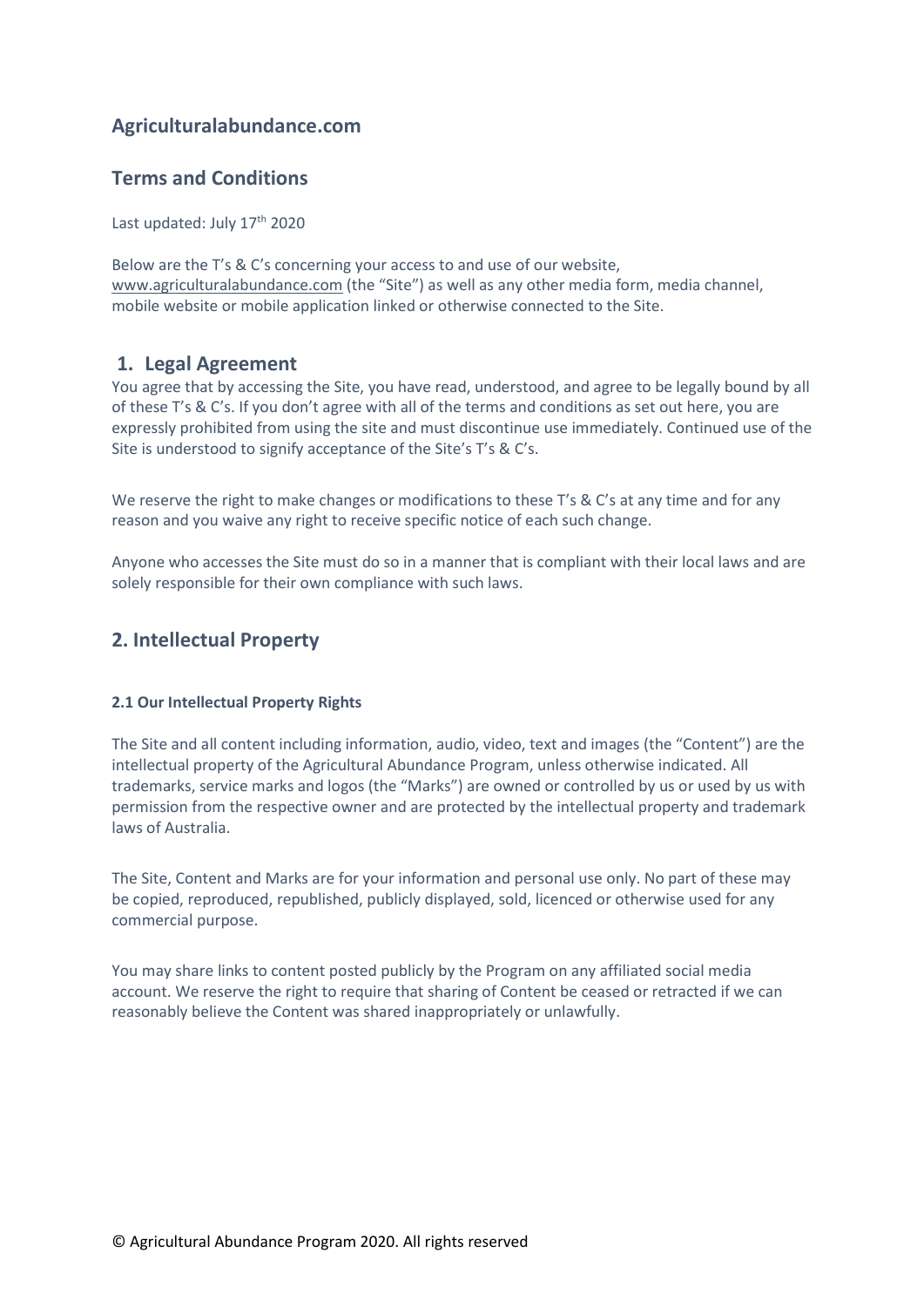#### 2.2 Your Intellectual Property Rights

Any content generated by yourself or your representative, including personal details, forum posts, photos and text, but excluding soil test results provided by any external third party, remains in your ownership. We do not claim ownership rights on this content, but reserve the right to collect and transform data you provide for the Program's use and reporting. The Program reserves the right to use photos owned by you but provided to the Program on the Site and in promotional materials. This use is understood to be permitted unless specified otherwise in writing by you.

You acknowledge that any questions, comments, suggestions, ideas, or feedback ("Submissions") provided by you is non-confidential and is our exclusive property. You hereby warrant that any such information is your own and that you have the right to provide such information. You agree that there will be no recourse against us for any alleged or actual infringement or misappropriation of your Submissions.

#### 2.3 User Content Feedback and Suggestions

If you provide us with any suggestions, comments or other feedback relation to our website or services, the Program reserves the right to own and use such feedback. Feedback must be accurate and complete. By providing feedback, you acknowledge that it may be used by the Program to:

- 1. Help us improve or develop our Site or services
- 2. Provide you with support
- 3. Contact you
- 4. Monitor performance and create statistical data

Feedback and suggestions can be submitted via:

Phone: 1800 250 025 Email: info@agriculturalabundance.com.au

#### 2.4 Copyright

In Australia, copyright law is set out in the *Copyright Act 1968* (Cth). This is federal legislation and applies throughout Australia.

Copyright protects:

- Textual material
- Computer programs
- Compilations
- **•** Artistic works
- Cinematograph films
- Sound recordings
- Broadcasts
- Published editions
- Dramatic works
- Musical works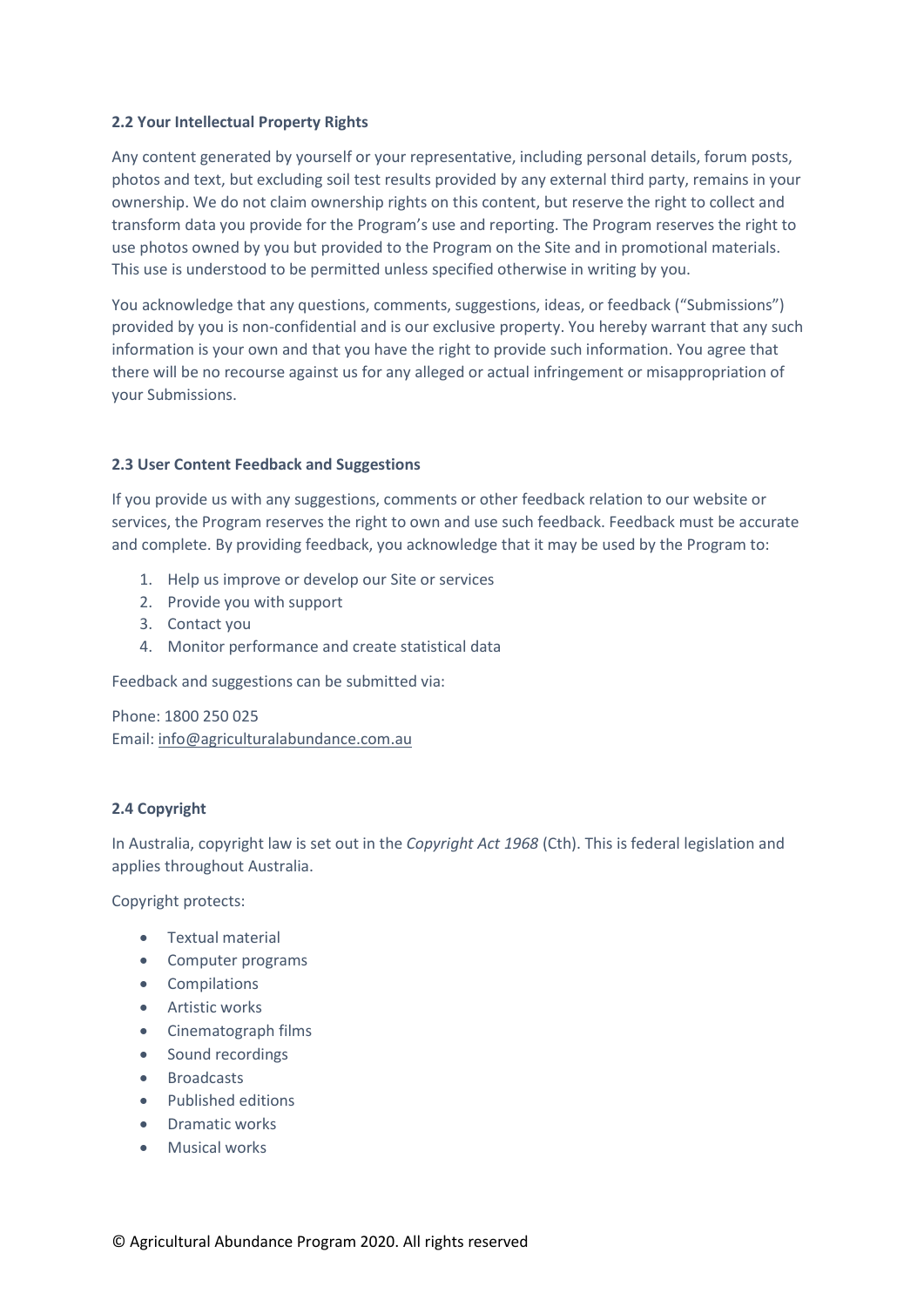Copyright does not protect:

- Ideas, concepts, styles, techniques, and information
- Names, titles and slogans
- People

In some cases, these elements not protected by copyright may be protected under Intellectual Property laws, trademarks, Competition and Consumer laws, or other such legal protections. If you believe any Content or material available on or through the Site infringes upon any copyright you own or control, or any other such legal protections as mentioned above, please contact us in writing immediately at info@agriculturalabundance.com with your concern, your full name, and a contact phone number and email address at which we can contact you. Please note that you must act in good faith, and an intentionally false copyright or misuse of content claim could result in suspension or termination of your User Account, your role in the Program, or appropriate legal actions.

# 3. User Representations

You agree that:

- 1. All information you submit to the Site will be true and accurate, and updated as necessary.
- 2. You have the legal capacity to agree and comply with the T's & C's as set out here.
- 3. You will access the site only as yourself or as authorised representative
- 4. Neither your access to nor use of the Site will be for any illegal or unauthorised purpose

If you provide any information that is untrue, inaccurate, not current, or incomplete, or otherwise violate these T's & C's, we reserve the right to suspend or cancel your account without notice and refuse any and all current or future use of the Site.

### 3.1 User Registration

In order to properly participate in the Program, you will be granted access to Members Only sections and features of our Site, requiring us to create a "User Account". Your User Account will be generated using personal information you have provided to us. You agree that this information is true, accurate and complete, and will be updated as necessary by contacting us in writing at info@agriculturalabundance.com. We reserve the right to request further personal information to complete your User Account, and to suspend or cancel your account without notice if you are found to be in breach of this clause.

You agree to use a predetermined username and password allocated to you by an approved representative of the Program and to keep your password confidential at all times. You assume total responsibility for all use of your account and password.

### 3.1.1 Registration Sharing

We understand that at times you may need to have an employee or partner access your account on your behalf. Sharing of your password and username with another entity will deem the entity to be an approved representative of you and will permit them to perform any actions available to you in relation to your User Account. Any entity with whom your password and username is to be shared must be disclosed to, and approved by, a representative of the Program, in writing, prior to being shared. Upon approval and recognition of your representative, it is understood that the T's & C's have been read, understood, and agreed to.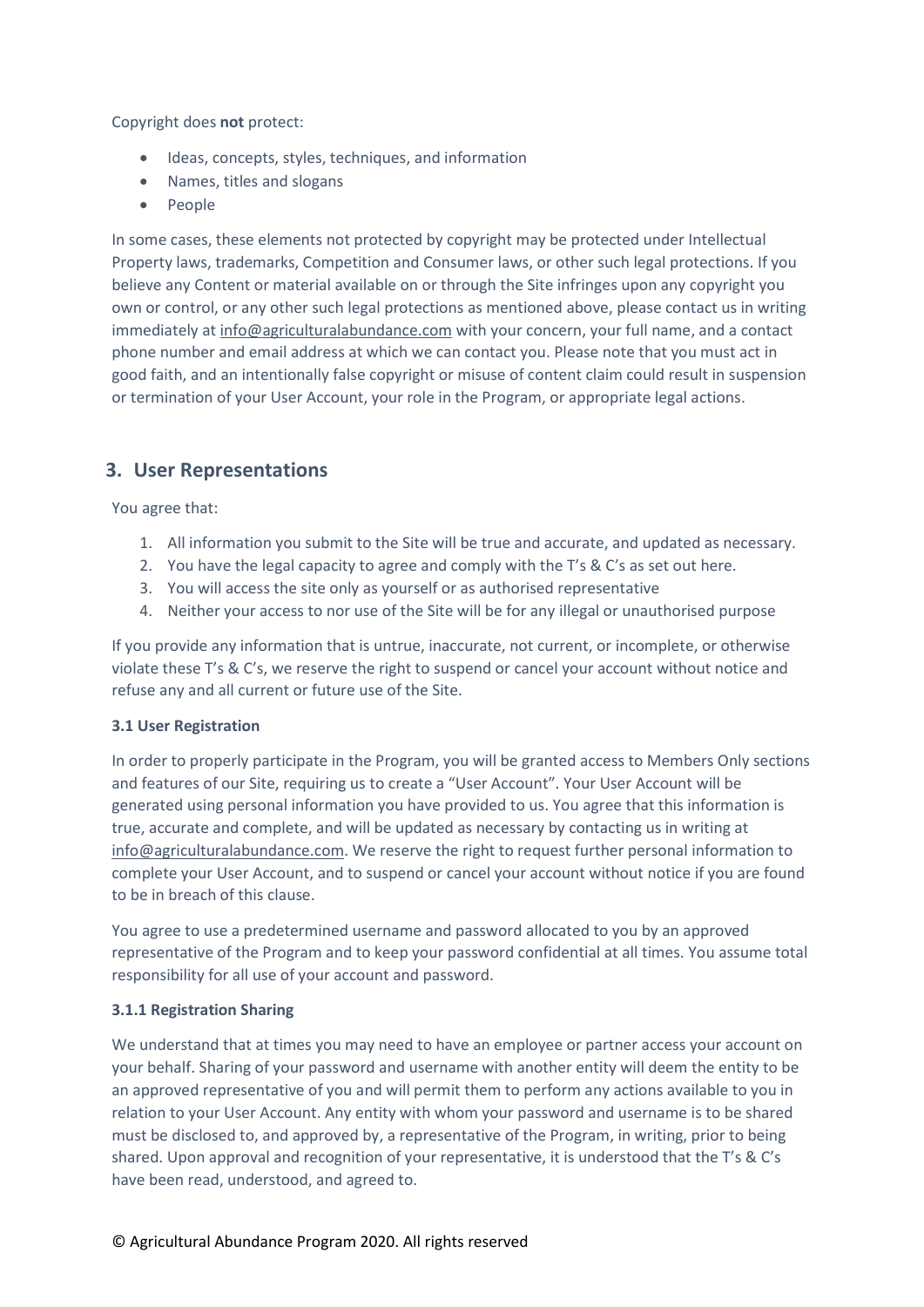All activities and actions performed by any entity with whom your User Account password and username have been shared are deemed to have occurred on your behalf and in your name, and you will be determined to have sole responsibility over these activities and actions.

In case of a dispute on User Account ownership, we reserve the right to determine ownership based on our reasonable judgement. However, if we cannot make such a determination, we reserve the right to suspend or terminate your User Account until reasonable proof of ownership has been presented to us. We may request identification documentation to assist us in determining ownership.

### 3.2 User Content

User Content is any posts, images, videos, audio files, text, logos or other such materials and must be true, current and accurate, without infringing on any third-party rights. It must not be illegal or unlawful for you to create User Content, and you must confirm you own all rights to User Content uploaded or provided by you or your authorised representative, unless you have obtained all consents and permissions required to upload or provide such Content.

#### 3.2.1 User generated contributions

Agricultural Abundance may invite you to chat, contribute to, or participate in online forums, message boards and direct messaging, and may provide you with the opportunity to create, submit, post, display, or publish content and materials to us or on the Site, including but not limited to text, writings, video, audio, photographs, graphics, suggestions, or personal information or other material (collectively, "Contributions").

Contributions are treated as non-confidential and non-proprietary, and may be viewable by other users of the Site and through third party websites. You agree that:

- 1. Your Contributions do not infringe on any rights of any third party.
- 2. You are the creator or owner of the Contributions, or have the necessary consents and permissions to use the Contributions.
- 3. Your Contributions are not intentionally false, inaccurate or misleading.
- 4. Your Contributions are not to be used for commercial purposes such as unsolicited or unauthorised advertising.
- 5. As determined by us, your Contributions are not obscene; lewd; violent; harassing; slanderous; ridiculing; mocking; abusive; discriminatory; advocating for rebellion against any local or foreign government; encouraging of any harm towards another person, animal, infrastructure, or thing; in violation of any applicable law, regulation or rule; material that solicits information from or exploits people under the age of 18; or, otherwise linked to any material that violates these T's & C's.

Any use of the Site in violation of these may result in, among other things, termination or suspension of your rights to use the Site.

### 3.2.2 User Data

We will maintain certain data that you transmit to the Site for the purpose of managing the Site, as well as data relating to your use of the Site. Although we perform regular routine backups of data you are solely responsible for all data that you transmit or that relates to any activity you have undertaken using the Site.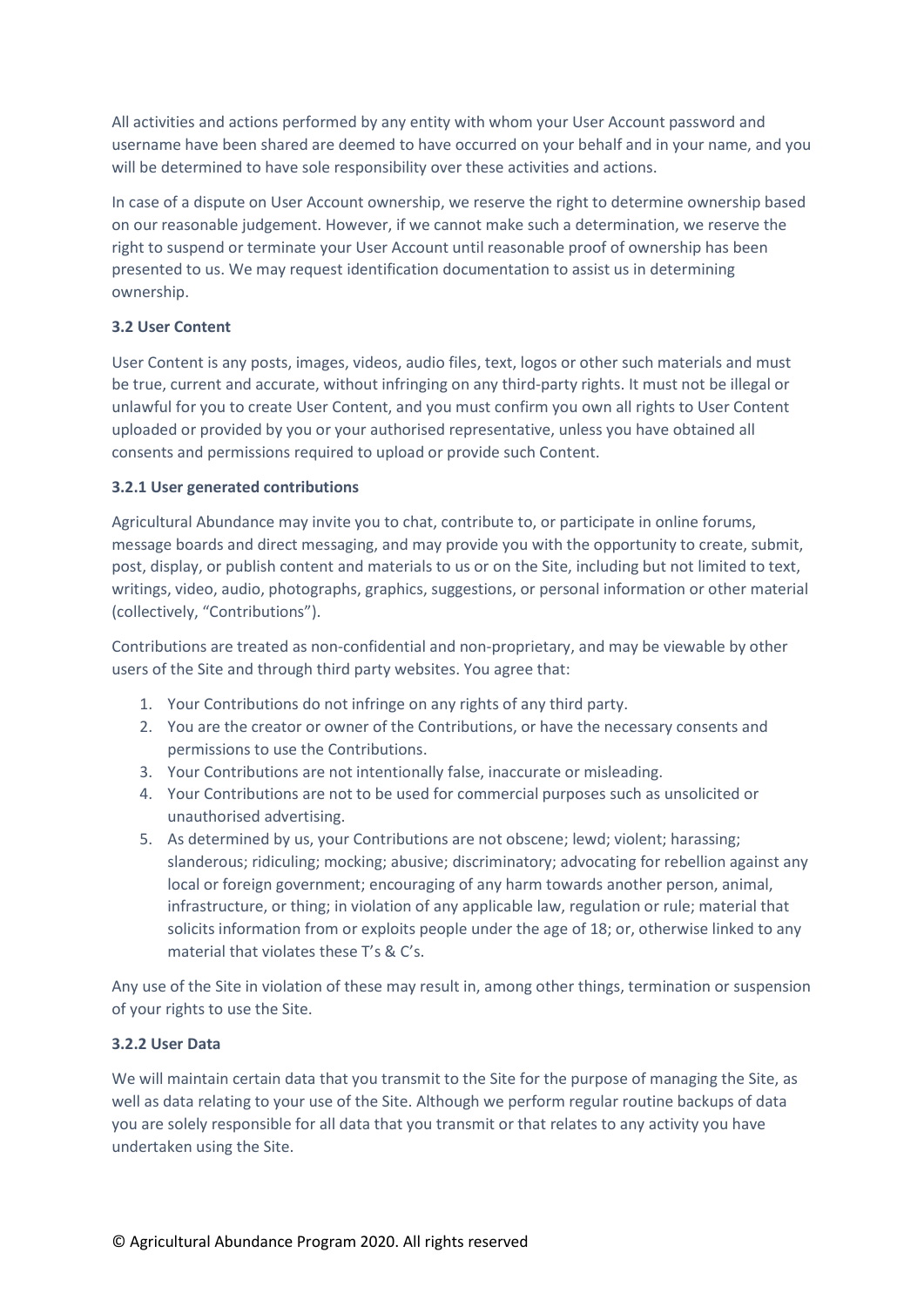You agree that we shall have no liability to you for any loss or corruption of any such data, and you hereby waive any right of action against us arising from any such loss or corruption of such data.

### 4. Site Management

We reserve the right, but not the obligation, to:

- 1. Monitor the Site for T's & C's violations, remove Content that is found to be in violation of the T's & C's, and take appropriate legal action against anyone who, in our view, is found to violate the T's & C's.
- 2. Restrict access to, cancel or suspend access to our Site, your User Account, your User Content, or your Contributions at our sole discretion and without limitation, notice, or liability.
- 3. Manage the Site in a way that protects our rights and facilitates proper functioning of the Site.

# 5. Privacy Policy

We care about data privacy and security. By using the Site, you agree to be bound by our Privacy Policy, which is incorporated into these T's & C's. This Site is hosted in Australia and therefore bound by Australian privacy laws. Please note that Australian Laws may differ from the laws of your local region.

We receive, collect and store any information you enter on our website or provide us in any other way. We also collect:

- 1. Internet protocol (IP) address used to connect your computer to the Internet
- 2. Login and password
- 3. Email address
- 4. Activity history (Software tools may be used to collect and analyse session information and activities.)

We also collect personally identifiable information such as your name, phone number etc. as well as comments, feedback and reviews.

Any information provided may be used to:

- 1. Analyse, monitor and evaluate Site and/or Program performance and improve our Site and/or services.
- 2. Conduct general operations of the Program.
- 3. Educate, share information, and encourage collaboration between Program participants.
- 4. Contact site users regarding your account, troubleshooting, disputes, send updates or as otherwise necessary to enforce T's & C's, laws, or any agreement we have with you.
- 5. Comply with applicable laws and regulations.

We do not knowingly accept, request, or solicit information from, or intentionally market to, children under the age of 18. If we have reason to believe Content has been generated by anyone under the age of 18, we will remove that information from the Site as quickly as is reasonably practical.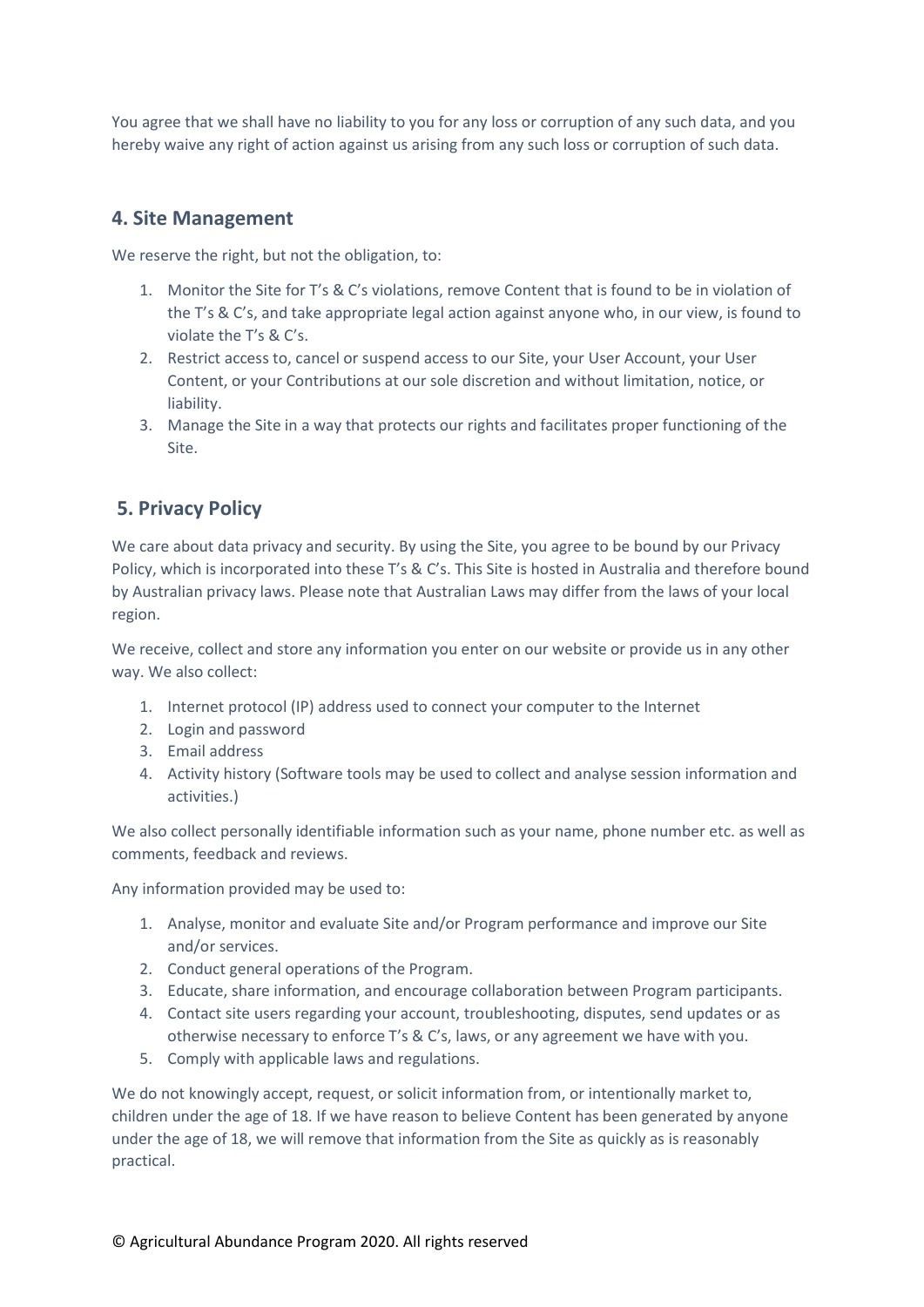We may contact you in order to provide technical advice, troubleshoot, resolve a dispute, update you on the Program, provide you with marketing material, or as otherwise necessary. For these purposes, we may contact you via our web platform, email, phone, and mobile (including text messages).

Our Site is hosted on the Wix.com platform. Wix.com provides us with the online platform that allows us to interact with you and provide services to you. Your data may be stored through Wix.com's data storage, databases and the general Wix.com applications. They store your data on secure servers behind a firewall.

If you opt out of the Program at any point and no longer want us to process your data anymore, please request this in writing via an email to info@agriculturalabundance.com. Please note that if you do so, we reserve the right to maintain your name, phone number, email address and soil data on our database.

We reserve the right to modify this Privacy Policy at any time, so please review it as necessary, as we will only notify of changes if they are material (such as changing the types of information we collect or how it will be used). Changes and clarifications will take effect immediately upon their posting on the website.

### 6. Third-party websites and content

The Site may contain (or you may be sent via the Site) links to other websites such as YouTube or online newspapers ("Third-party Websites"), as well as text, images, videos, sound, information or other content belonging to or originating from third parties ("Third-party Content").

We do not monitor Third-party Content or Third-party Websites and are not responsible for any Third-party Websites accessed through the Site or any Third-party Content not expressly authored by us.

If you provide us or the Site with Third-party Content or link to a Third-party Website, you do so at your own risk. Please note that while Third-Party Content or Third-party Websites may have their own T's & C's and Privacy Policies, and may be covered under a different legal jurisdiction, if communicated to our website in the context of User Content, our own T's & C's, policies and laws may also apply.

You agree that we may not agree with or endorse the products, services, content, opinions, or information offered on or provided by the Third-party Websites (unless otherwise expressly acknowledged by us) and resolve us of any responsibility for any losses or damage sustained by you resulting in any way from any Third-party Content or any contact with Third-party Websites.

# 7. Modifications and Interruptions

We reserve the right, but not the obligation, to change, modify, revise, update, suspend, discontinue or remove the Site or its Contents at any time or for any reason without notice. You resolve us of all liability for any changes, modifications, revisions, updates, suspensions, discontinuance or removal of the Site or its Contents.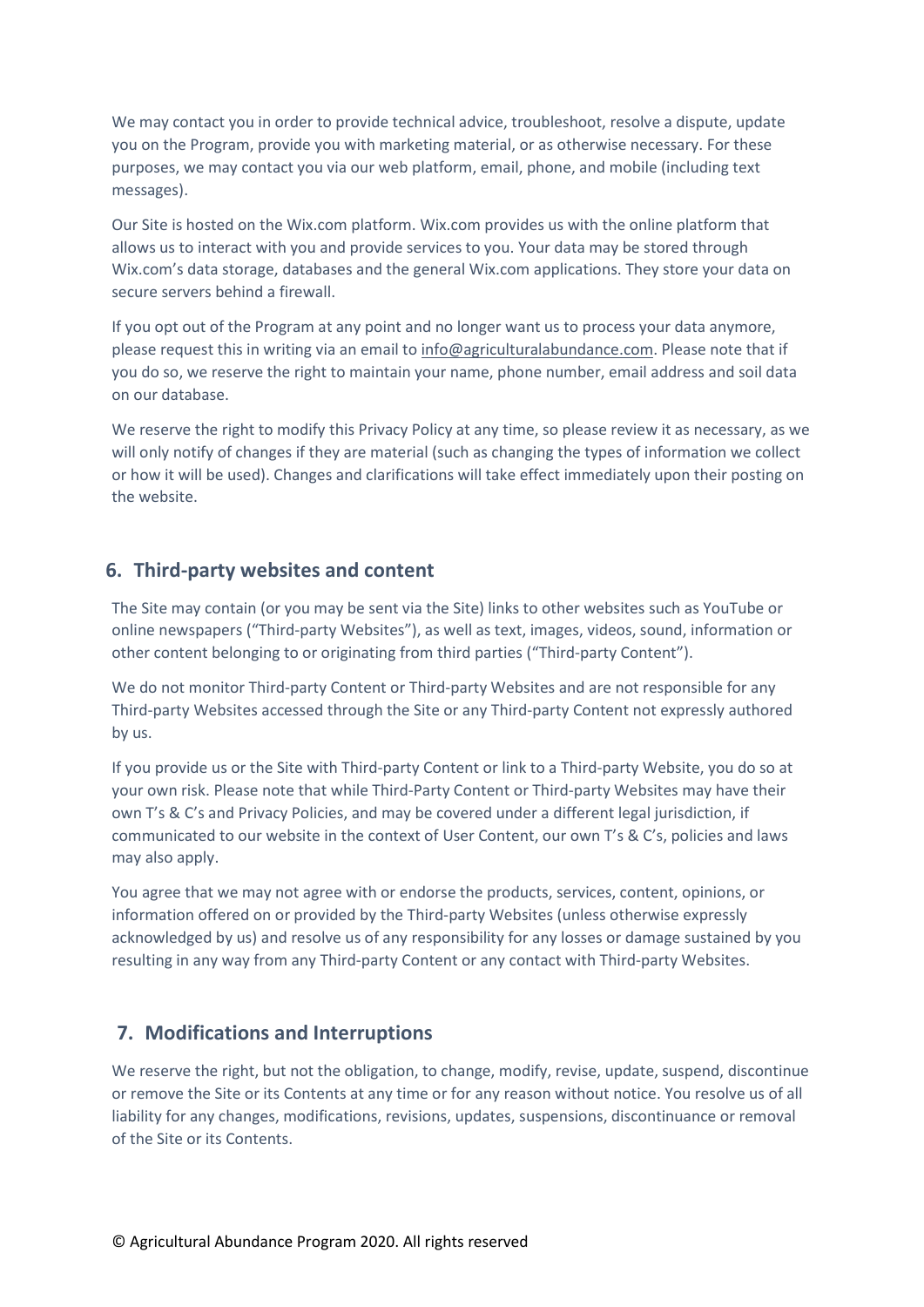In consideration of hardware, software, maintenance, or other problems, we do not guarantee the Site will be available at all times. You resolve us of all liability for any loss, damage, or inconvenience caused by interruptions, delays, errors or your inability to access or use the Site.

#### 7.1 Corrections

There may be information on the Site that contains typographical errors, inaccuracies, or omissions. We reserve the right, but not the obligation, to correct these errors, inaccuracies or omissions at any time and without notice.

# 8. Prohibited activities

You may not access or use the Site for any purpose other than that for which the Site has been intended.

You, and any representative of you, agree not to:

- 1. Use data from the Site to create or compile a database or directory, including by automated mechanisms such as data mining or by using mechanisms such as cookies or other devices (e.g. spyware)
- 2. Make any unauthorised use of or access to the Site.
- 3. Provide any information that is knowingly false, inaccurate, incomplete, or misleading.
- 4. Use the Site for commercial purposes unless expressly permitted by an authorised representative of the Program.
- 5. Disable, interfere with, or circumvent the security of Site, including accessing restricted portions of the Site
- 6. Represent yourself or another entity falsely, including misleading others in an attempt to learn sensitive information.
- 7. Provide false information regarding support services and feedback, make false reports of misconduct, or make false copyright or trademark claims.
- 8. Make improper use of our support services and feedback mechanisms, or submit false reports of abuse or misconduct
- 9. Interfere with, disrupt, or create an undue burden on the Site or the networks or services connected to the Site
- 10. Access the Profile of any User who you are not or who has not expressly shared their account login with you or designated you as a second User
- 11. Sell or otherwise transfer your Profile
- 12. Harass, abuse, annoy, intimidate, threaten or harm another person, using information from the Site or otherwise, including any of our employees
- 13. Use the Site as part of any effort to compete with us
- 14. Delete the copyright or any other proprietary rights notice from any Content
- 15. Upload or transmit (or attempt to upload or transmit) viruses, Trojan horses, or other material, including excessive use of capital letters and spamming (continuous posting of repetitive text)
- 16. Harm, in our opinion, the Program and/or the Site and/or any of our employees, contractors, or Users
- 17. Use the Site in a way that violates any applicable laws or regulations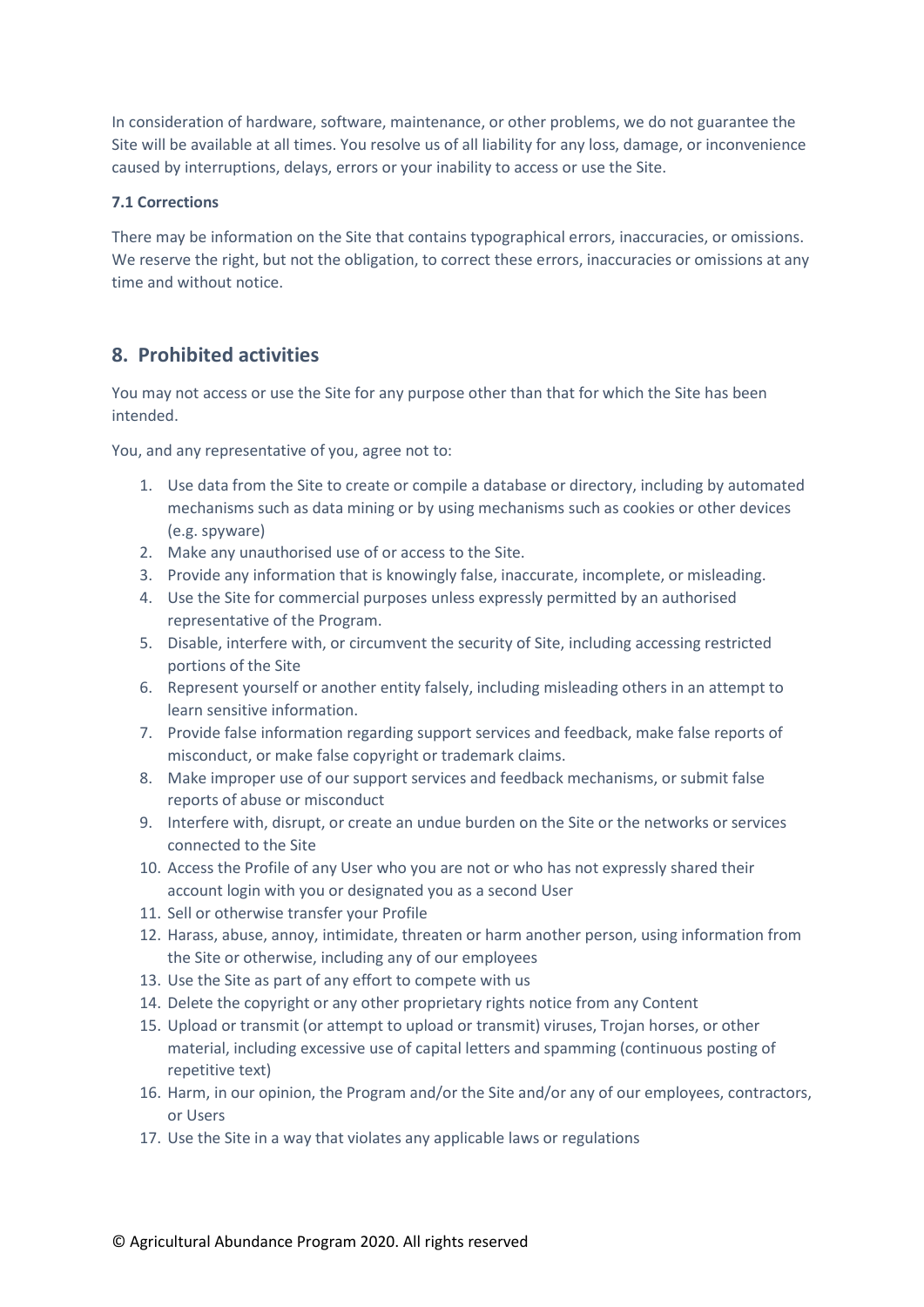#### 8.1 Site actions against prohibited activities

If you, your representative, or any entity operating under your name, whether known to you or not, engages in any activity stipulated under the Prohibited Activities section of these T's & C's, we may suspend or terminate your use of the Site and/or your Account without notice and without limitation. If you believe your use of the Site and/or your Account has been wrongly suspended or terminated, appeals should be made in writing to info@agriculturalabundance.com.

If we believe that any prohibited activity violates a law, regulation or policy under the jurisdiction in which the action takes place, we may, at our sole discretion and without limitation, take appropriate legal action, including reporting to law enforcement authorities.

### 9. Term, termination and suspension

Without limiting any other provision of these T's & C's, we reserve the right to, at our sole discretion and without notice or liability, cancel access to and use of the site to any entity for any reason or for no reason. We may terminate your use or participation in the site or delete any content or information (including your User Account) that you posted at any time, at our sole discretion and without notice.

If we terminate or suspend your account for any reason, you are prohibited from:

- 1. reregistering
- 2. creating a new account under a different name or email address
- 3. acting as representative for another Account
- 4. logging in under an existing Account

In addition to terminating or suspending your account, we reserve the right to take appropriate legal action.

### 10. Cancellation

You may voluntarily discontinue use of the Site and request to suspend or cancel your User Account and withdraw, either temporarily or permanently, from the Program at any time by providing this request in writing to info@agriculturalabundance.com. The effective date and time for such cancellation/suspension/withdrawal shall be the date and time stamped on the received email, and the Program will enact this cancellation or suspension within two working days of receiving notice.

#### 10.1 Loss and retention of data and content

If your User Account or any Third-party services related to your User Account are cancelled or suspended (whether at your request or at our discretion), it may cause or result in the loss of your Content or other data. The Program shall not be liable in any way for such a loss.

Your Content or other Data may be retained in the Program's database, including data and information deemed to be owned by the Program. Additionally, your name, email address and phone number will be retained in our internal database. If you have any concerns about the management of your information, please contact us on 1800 250 025 or in writing at info@agriculturalabundance.com.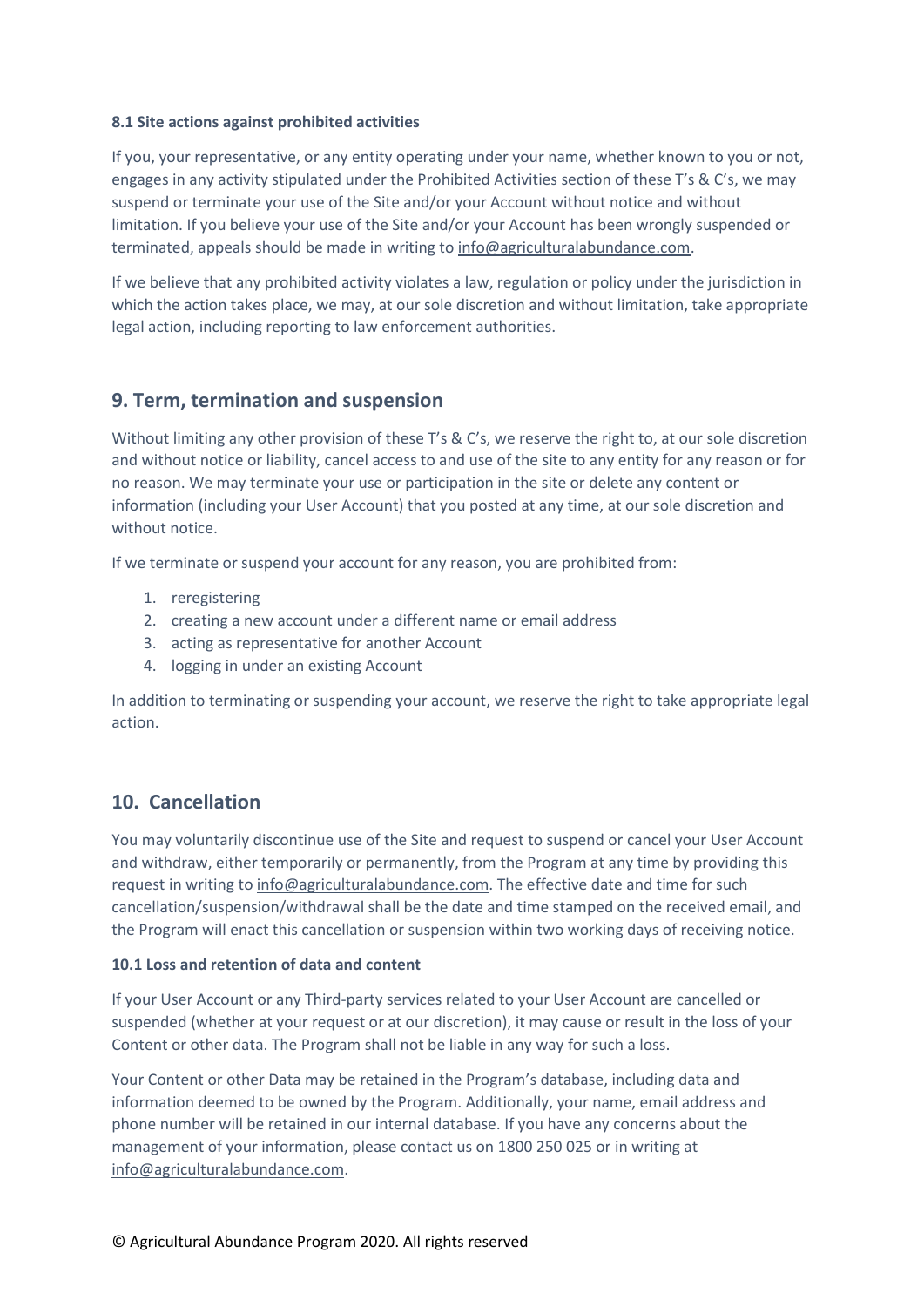#### 10.2 Dispute resolution

These T's & C's are governed by and construed in accordance with the State of Queensland, Australia. In the event that a dispute arises from these T's & C's, all parties will submit to the nonexclusive jurisdiction of the courts of Queensland, Australia.

### 11. Disclaimer

The Site is provided on an as-is and as-available basis. You agree that your use of the Site and our services will be at your sole risk. To the fullest extent permissible by law, we disclaim all warranties, express or implied, in connection with the Site and your use thereof. We make no warranties or representations about the accuracy or completeness of the Site's content or the content of any websites linked to the Site.

We do not warrant, endorse, guarantee, or assume responsibility for any product or service advertised or offered by a third party thought the Site, and we are not in any way responsible for interactions, including transactions, that occur between you and any third-party providers of products or services.

### 12. Limitation of liability

To the fullest extent permissible by law, the Program, its employees, contractors, directors, shareholders, subsidiaries, officers, trustees, affiliates and/or agents shall not be liable to you for any direct, indirect, incidental, special, punitive, exemplary or consequential damages whatsoever, including any damages resulting from:

- 1. Errors or inaccuracies in any Content
- 2. Any personal injury or property damage related to your use of the Site or the Program services
- 3. Any unauthorised access to or use of our servers and/or any personal information or other information stored in them
- 4. Any interruption to or from the Site or Program services
- 5. The use or display of any Content or User Content posted, emailed, or otherwise made available via the Site or Program services
- 6. Events beyond the reasonable control of the Program, including internet failures, equipment failures, electrical power failures, strikes, labour disputes, riots, insurrections, civil disturbances, shortages of labour or materials, fires, floods, storms, earthquakes, explosions, acts of God, war, terrorism, governmental actions, orders of courts, agencies or tribunals, or non-performance of third-parties
- 7. Loss of use, data, profits, revenue, goodwill, or other intangible losses

You agree that these limitations of liability are constituting in part the consideration for the Program's services to you, and such limitations will apply even if we have been advised of the possibility of such liabilities.